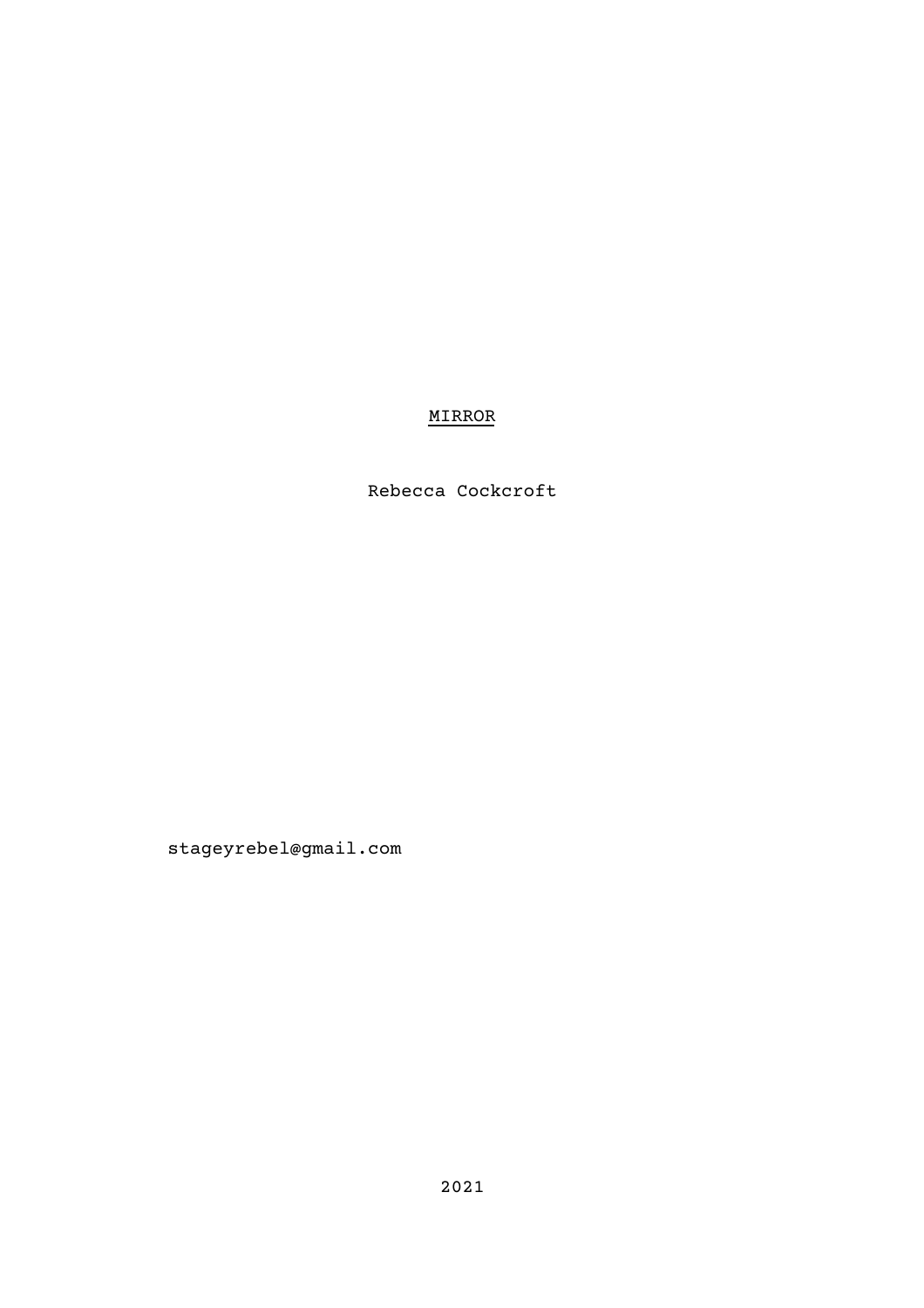## 1. INT. A HALLWAY - EVENING

A white hallway in a Victorian house - tall ceiling, steep staircase - with a raditor and shelf beneath an oval mirror on the wall.

Enter CHILD, 5 years old, her hair is wet and she is in pyjamas. She is carrying, just about, a wooden dining chair.

She plonks it down in front of the radiator, and climbs up onto it, admiring herself in the mirror.

> CHILD Ready Grandma!

Enter GRANDMA, a happy woman in her 50s, wearing glasses and a soft looking cardigan. She's brandishing a hairbrush.

#### GRANDMA

You sure?

### CHILD

Yep.

GRANDMA Your Mum tells me you scream the house down when she brushes your hair.

CHILD She's not gentle like you.

GRANDMA I shall tell her she should be in future. Look at these waves!

CHILD Can I have plaits?

GRANDMA What's the magic word?

### CHILD

Abracadabra?

GRANDMA (smiling) Close enough.

Grandma stands behind CHILD and begins to gently brush her hair.

#### CHILD Who's that?

Child points at the mirror